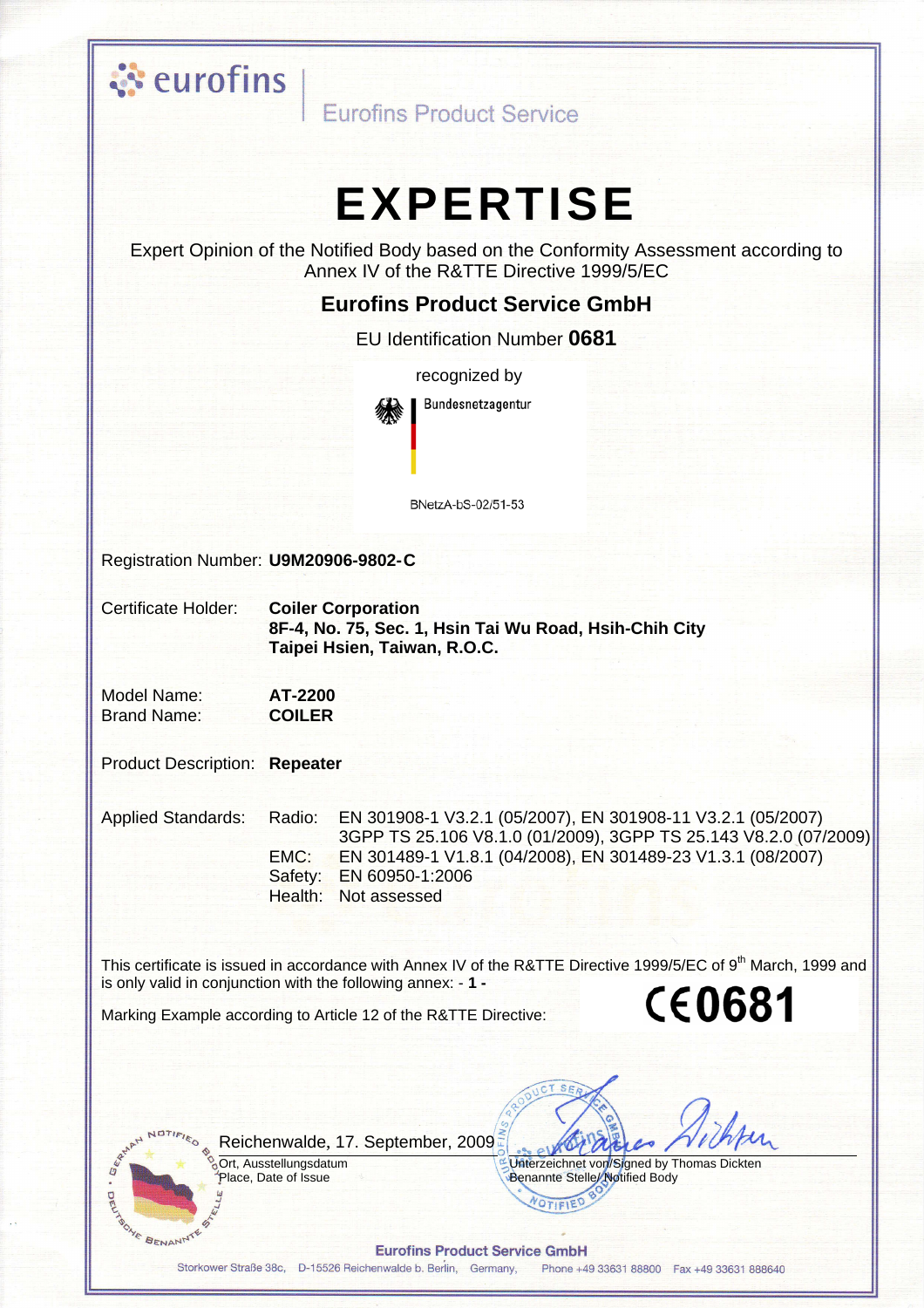Annex 1 of the EC R&TTE Certificate No. U9M20906-9802-C Date: 17.09.2009 Page 1 of 2

## **Opinion on the essential requirements**

| Article 3.1a)<br>health and safety                    | No remarks |
|-------------------------------------------------------|------------|
| Article 3.1.b)<br>electromagnetic compatibility       | No remarks |
| Article 3.2<br>effective use of the radio<br>spectrum | No remarks |

| Manufacturer(s) | <b>Coiler Corporation</b>                                                              |
|-----------------|----------------------------------------------------------------------------------------|
|                 | 8F-4, No. 75, Sec. 1, Hsin Tai Wu Road, Hsih-Chih City<br>Taipei Hsien, Taiwan, R.O.C. |

## **System description**

| Frequency band(s)                                                       | Up-link: 1920 MHz - 1935 MHz; Down-link: 2110 MHz - 2125 MHz                                                                                                                                                                                                                                                                                                                                                                                                                                                                                                                                                                                                                                                                                                                                                              |
|-------------------------------------------------------------------------|---------------------------------------------------------------------------------------------------------------------------------------------------------------------------------------------------------------------------------------------------------------------------------------------------------------------------------------------------------------------------------------------------------------------------------------------------------------------------------------------------------------------------------------------------------------------------------------------------------------------------------------------------------------------------------------------------------------------------------------------------------------------------------------------------------------------------|
| Operating frequency/<br>Alignment range                                 | Up-link: 1920 MHz - 1935 MHz; Down-link: 2110 MHz - 2125 MHz                                                                                                                                                                                                                                                                                                                                                                                                                                                                                                                                                                                                                                                                                                                                                              |
| Number of channels/<br>Channel spacing                                  | 3 channels<br>5 MHz                                                                                                                                                                                                                                                                                                                                                                                                                                                                                                                                                                                                                                                                                                                                                                                                       |
| Transmit power                                                          | Up-link:<br>max. 7 dBm<br>Down-link:<br>max. 7 dBm                                                                                                                                                                                                                                                                                                                                                                                                                                                                                                                                                                                                                                                                                                                                                                        |
| Type of antenna                                                         | Integral antenna(s)<br>Patch Antenna                                                                                                                                                                                                                                                                                                                                                                                                                                                                                                                                                                                                                                                                                                                                                                                      |
| Mode of operation<br>(simplex/duplex)                                   | <b>Duplex</b>                                                                                                                                                                                                                                                                                                                                                                                                                                                                                                                                                                                                                                                                                                                                                                                                             |
| Duty cycle *<br>(access protocol, if applicable)                        | N/A                                                                                                                                                                                                                                                                                                                                                                                                                                                                                                                                                                                                                                                                                                                                                                                                                       |
| Comments                                                                | In the case of radio equipment using frequency bands whose use is not harmonised<br>throughout the Community, the manufacturer or his authorised representative established<br>within the Community or the person responsible for placing the equipment on the market<br>shall notify the national authority responsible in the relevant Member State for spectrum<br>management of the intention to place such equipment on its national market. This<br>notification shall be given no less than four weeks in advance of the start of placing on the<br>market and shall provide information about the radio characteristics of the equipment (in<br>particular frequency bands, channel spacing, type of modulation and RF-power) and the<br>identification number of the notified body referred to in Annex IV or V. |
| <b>EU Member States in</b><br>which placing on the<br>market is planned | N/A                                                                                                                                                                                                                                                                                                                                                                                                                                                                                                                                                                                                                                                                                                                                                                                                                       |